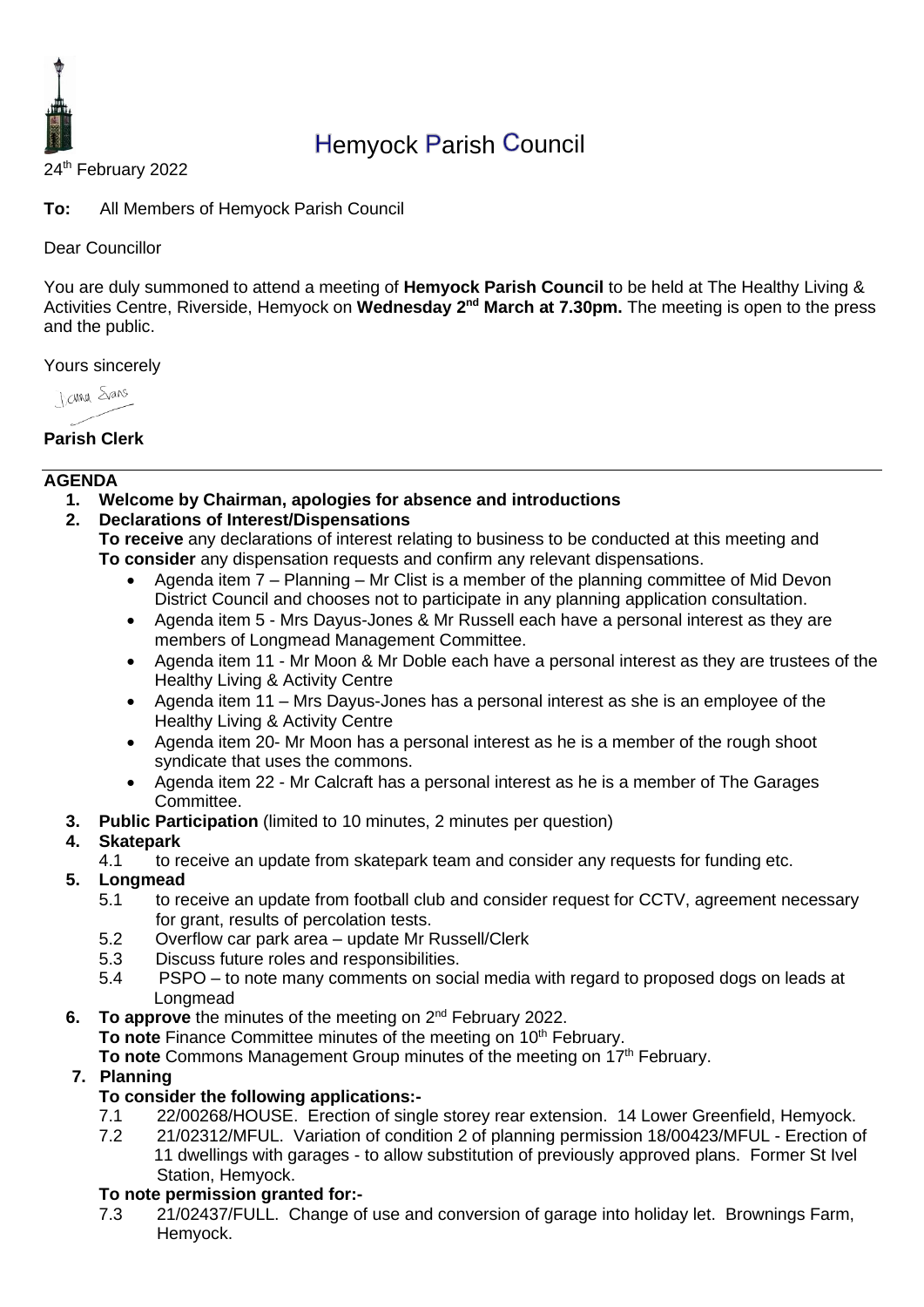7.4 No: 21/01944/FULL. Alterations and erection of two storey extension to dwelling following demolition of conservatory, conversion of agricultural/equestrian building to create holiday accommodation and home office. Horwood Farm, Hemyock.

## **8. Finance**

- 8.1 **To agree** income and expenditure and bank reconciliation
- 8.2 **To consider** recommendations from the finance committee
	- 8.2.1 The pc vires £3,500 from the trim trail budget to CMG
	- 8.2.2 The pc makes a donation of £250 to Mid Devon Churches Action Team (CHAT)
	- 8.2.3 Parish Hall Play Area the pc purchases a piece(s) of equipment up to a maximum spend of £5,000 and donates it to the Parish Hall Committee.
	- 8.2.4 Queen's Platinum Jubilee the pc agrees to underwrite the costs of a community event up to £1,000.
	- 8.2.5 The pc is holding £28,519.30 earmarked for future land purchase. The pc no longer holds this money for future land purchase. It instead uses this money for existing and future facilities (the pc will receive 7 acres of community land as part of the 106 agreement with the Cavanna development)
	- 8.2.6 HSBC. The pc applies for internet banking.

## **9. Clerk Update**

**To receive** update from Clerk

- 9.1 Moles have been dealt with at Cemetery and BHLAC.
- 9.2 Defibrillator training.
- 9.3 Annual Parish Meeting (1/3-1/6) agree date and theme.
- 9.4 To note planning permission for Station Road pavements expires September 2022.

## **10. Cemetery**

- **To receive** any relevant information
- 10.1 Clerk has asked a tree surgeon to inspect a tree at the cemetery.

## **11. Blackdown Healthy Living & Activities Centre**

- **To receive** any relevant information
- 11.1 Crash Barrier in car park update from Mr Povah/Mr Ritchie

## **12. Correspondence**

#### **To note**

- 12.1 invitation to civic service 3<sup>rd</sup> April
- 12.2 letter from Green Lanes Environmental Action Movement.

## **To consider**

- 12.3 request from the Acorns Club to archive their files at The Parish Store
- 12.4 Plan MDDC consider how to respond to consultation
- 12.5 Request from primary school for a parish council governor.
- 12.6 letter from Police inviting liaison with parish councillor representative.

## **13. The Queen's Platinum Jubilee**

- **To receive** any relevant information
- **14. Community Land**
	- **To receive** any relevant information
- **15. Matters Arising**
- **16. County Council Report**
	- **To note** Councillor Radford's report.

## **17. District Council Report**

**To note** Councillor Clist's report

## **18. Highways**

**To receive** any relevant information

## **19. Footpaths**

**To receive** any relevant information.

19.1 To note proposed permanent diversion to footpath 18.

## **20. Commons Management Group CMG**

**To receive** any relevant information.

**To consider** recommendations from the Commons Management Group

- The pc considers installing a bin in the car park at Hemyock Turbary
- The gun club is issued with a new 4-year agreement
- QPJ the council works with the gardeners' club to plant 70 beech trees at the turbary
- **21. Village Maintenance**